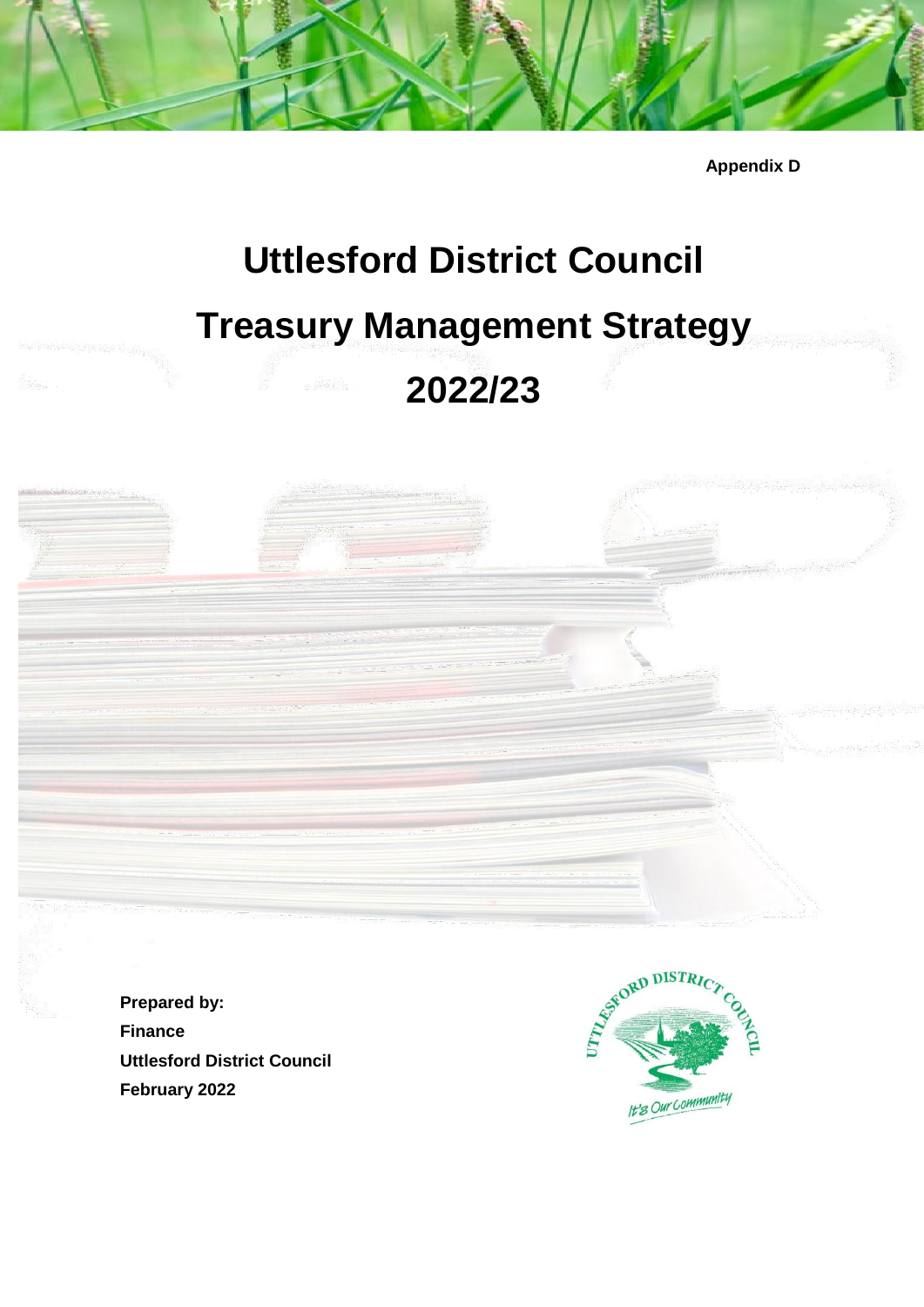## **Introduction**

- 1. Treasury management is the management of the Authority's cash flows, borrowing and investments, and the associated risks. The Authority has borrowed and invested substantial sums of money and is therefore exposed to financial risks including the loss of invested funds and the revenue effect of changing interest rates. The successful identification, monitoring and control of financial risk are therefore central to the Authority's prudent financial management.
- 2. Treasury risk management at the Authority is conducted within the framework of the Chartered Institute of Public Finance and Accountancy's *Treasury Management in the Public Services: Code of Practice 2017 Edition* (the CIPFA Code) which requires the Authority to approve a treasury management strategy before the start of each financial year. This report fulfils the Authority's legal obligation under the *Local Government Act 2003* to have regard to the CIPFA Code.
- 3. Investments held for service purposes or for commercial profit are considered in a different report, the Investment Strategy.

## **External Context**

#### **Economic background:**

- 4. The ongoing impact on the UK from coronavirus, together with higher inflation, higher interest rates, and the country's trade position post-Brexit, will be major influences on the Authority's treasury management strategy for 2022/23.
- 5. The Bank of England (BoE) increased Bank Rate to 0.25% in December 2021 while maintaining its Quantitative Easing programme at £895 billion. The Monetary Policy Committee (MPC) voted 8-1 in favour of raising rates, and unanimously to maintain the asset purchase programme.
- 6. Within the announcement the MPC noted that the pace of the global recovery was broadly in line with its November Monetary Policy Report. Prior to the emergence of the Omicron coronavirus variant, the Bank also considered the UK economy to be evolving in line with expectations, however the increased uncertainty and risk to activity the new variant presents, the Bank revised down its estimates for Q4 GDP growth to 0.6% from 1.0%. Inflation was projected to be higher than previously forecast, with CPI likely to remain above 5% throughout the winter and peak at 6% in April 2022. The labour market was generally performing better than previously forecast and the BoE now expects the unemployment rate to fall to 4% compared to 4.5% forecast previously, but notes that Omicron could weaken the demand for labour.
- 7. UK CPI for November 2021 registered 5.1% year on year, up from 4.2% in the previous month. Core inflation, which excludes the more volatile components, rose to 4.0% y/y from 3.4%. The most recent labour market data for the three months to October 2021 showed the unemployment rate fell to 4.2% while the employment rate rose to 75.5%.
- 8. In October 2021, the headline 3-month average annual growth rate for wages were 4.9% for total pay and 4.3% for regular pay. In real terms, after adjusting for inflation, total pay growth was up 1.7% while regular pay was up 1.0%. The change in pay growth has been affected by a change in composition of employee jobs, where there has been a fall in the number and proportion of lower paid jobs.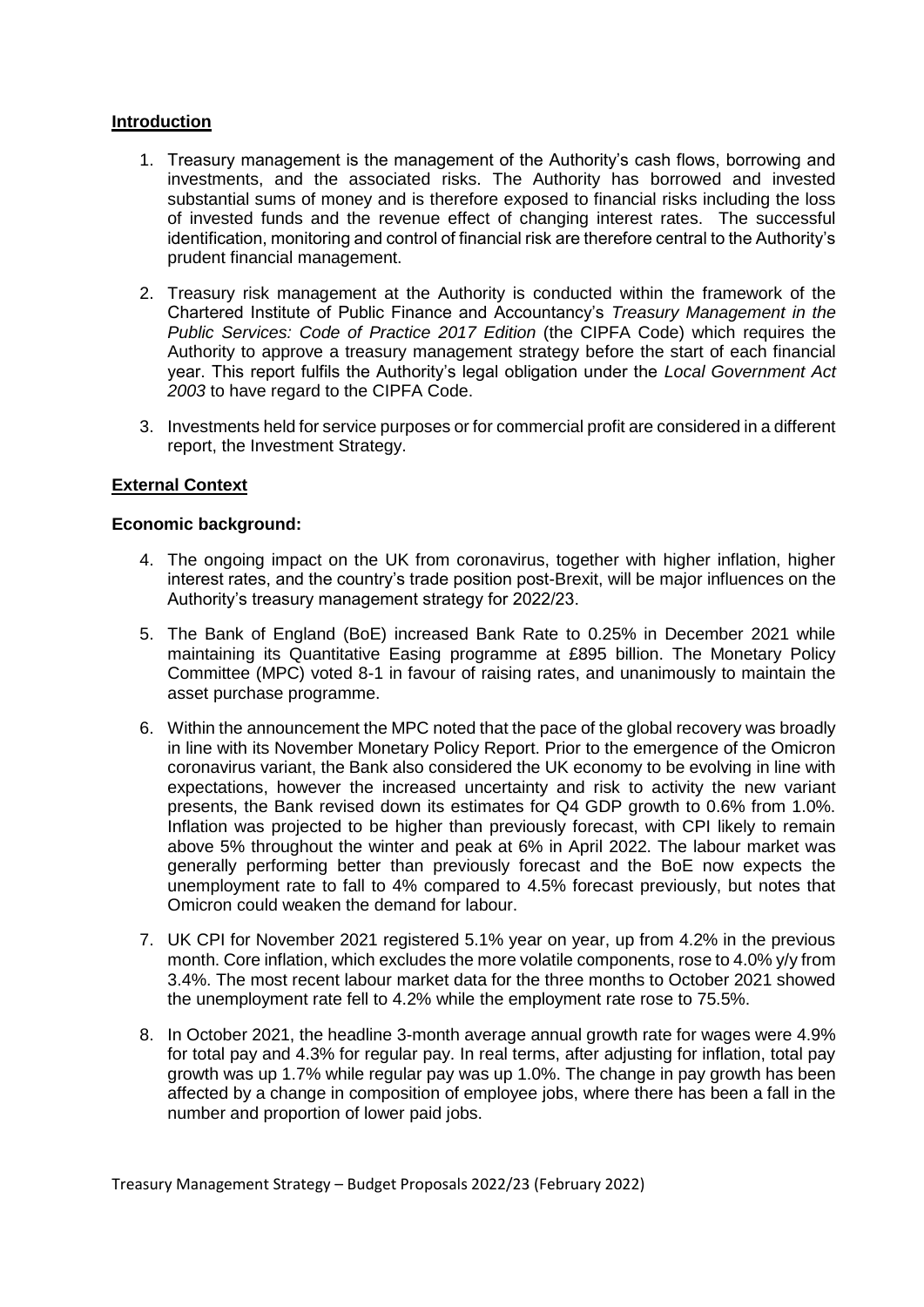- 9. Gross domestic product (GDP) grew by 1.3% in the third calendar quarter of 2021 according to the initial estimate, compared to a gain of 5.5% q/q in the previous quarter, with the annual rate slowing to 6.6% from 23.6%. The Q3 gain was modestly below the consensus forecast of a 1.5% q/q rise. During the quarter activity measures were boosted by sectors that reopened following pandemic restrictions, suggesting that wider spending was flat. Looking ahead, while monthly GDP readings suggest there had been some increase in momentum in the latter part of Q3, Q4 growth is expected to be soft.
- 10. GDP growth in the euro zone increased by 2.2% in calendar Q3 2021 following a gain of 2.1% in the second quarter and a decline of -0.3% in the first. Headline inflation has been strong, with CPI registering 4.9% year-on-year in November, the fifth successive month of inflation. Core CPI inflation was 2.6% y/y in November, the fourth month of successive increases from July's 0.7% y/y. At these levels, inflation is above the European Central Bank's target of 'below, but close to 2%', putting some pressure on its long-term stance of holding its main interest rate of 0%.
- 11. The US economy expanded at an annualised rate of 2.1% in Q3 2021, slowing sharply from gains of 6.7% and 6.3% in the previous two quarters. In its December 2021 interest rate announcement, the Federal Reserve continue to maintain the Fed Funds rate at between 0% and 0.25% but outlined its plan to reduce its asset purchase programme earlier than previously stated and signalled they are in favour of tightening interest rates at a faster pace in 2022, with three 0.25% movements now expected.

## **Credit outlook:**

- 12. Since the start of 2021, relatively benign credit conditions have led to credit default swap (CDS) prices for the larger UK banks to remain low and had steadily edged down throughout the year up until mid-November when the emergence of Omicron has caused them to rise modestly. However, the generally improved economic outlook during 2021 helped bank profitability and reduced the level of impairments many had made as provisions for bad loans. However, the relatively recent removal of coronavirus-related business support measures by the government means the full impact on bank balance sheets may not be known for some time.
- 13. The improved economic picture during 2021 led the credit rating agencies to reflect this in their assessment of the outlook for the UK sovereign as well as several financial institutions, revising them from negative to stable and even making a handful of rating upgrades.
- 14. Looking ahead, while there is still the chance of bank losses from bad loans as government and central bank support is removed, the institutions on the Authority's counterparty list are well-capitalised and general credit conditions across the sector are expected to remain benign. Duration limits for counterparties on the Authority's lending list are under regular review and will continue to reflect economic conditions and the credit outlook.

#### **Interest rate forecast:**

15. The Authority's treasury management adviser Arlingclose is forecasting that Bank Rate will continue to rise in calendar Q1 2022 to subdue inflationary pressures and the perceived desire by the BoE to move away from emergency levels of interest rates.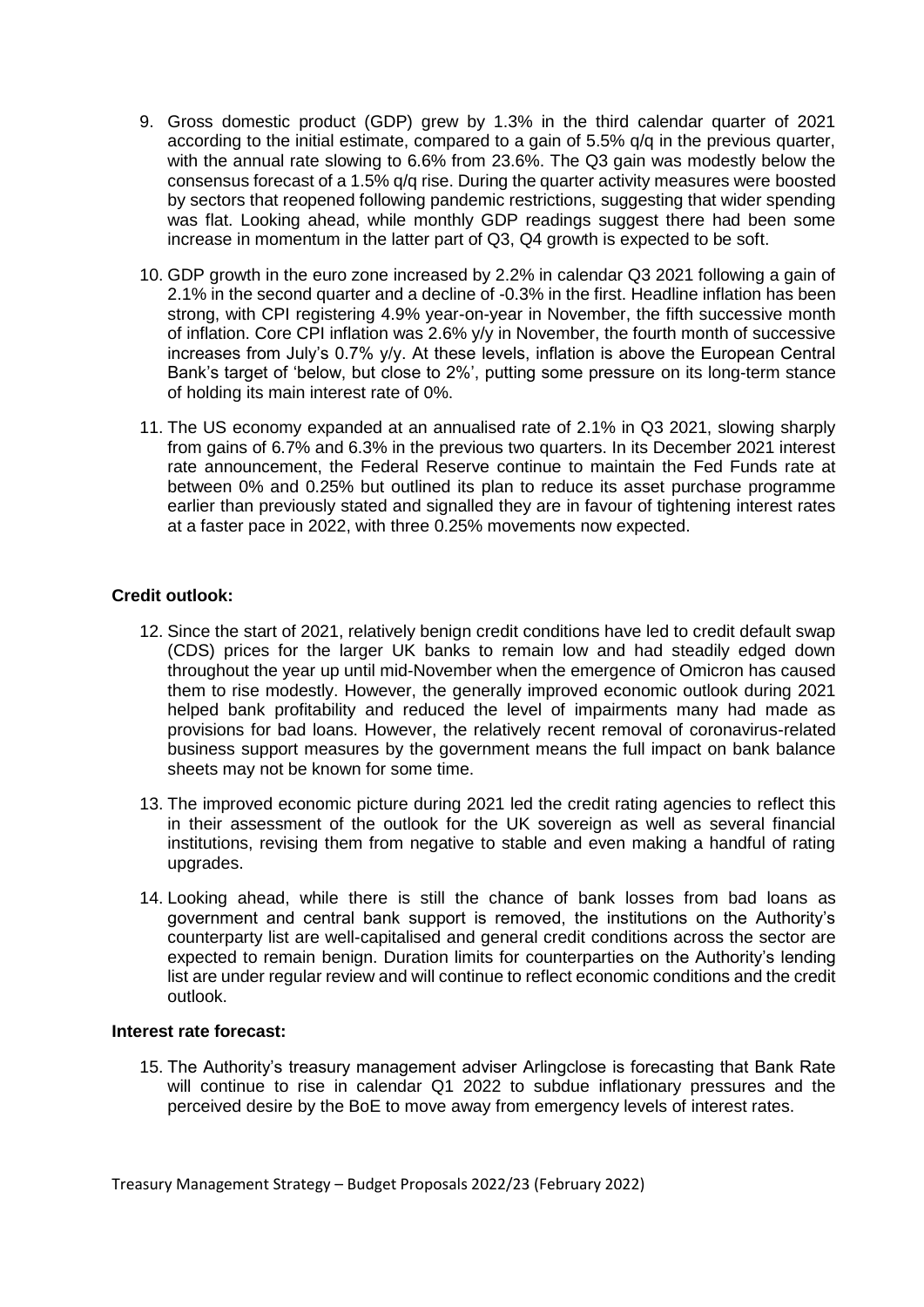- 16. Investors continue to price in multiple rises in Bank Rate over the next forecast horizon, and Arlingclose believes that although interest rates will rise again, the increases will not be to the extent predicted by financial markets. In the near-term, the risks around Arlingclose's central case are to the upside while over the medium-term the risks become more balanced.
- 17. Yields are expected to remain broadly at current levels over the medium-term, with the 5, 10 and 20 year gilt yields expected to average around 0.65%, 0.90%, and 1.15% respectively. The risks around for short and medium-term yields are initially to the upside but shifts lower later, while for long-term yields the risk is to the upside. However, as ever there will almost certainly be short-term volatility due to economic and political uncertainty and events.
- 18. A more detailed economic and interest rate forecast provided by Arlingclose is attached at Annexe D1.

# **Local Context**

19. On 31<sup>st</sup> December 2021, the Authority held £265.9m of borrowing and £13.2m of treasury investments. This is set out in further detail at Annexe D2. Forecast changes in these sums are shown in the balance sheet analysis in table 1 below.

| Table 1: Balance sheet summary and forecast |  |  |  |  |  |  |
|---------------------------------------------|--|--|--|--|--|--|
|---------------------------------------------|--|--|--|--|--|--|

|                                | 31.03.21 | 31.03.22        | 31.03.23 | 31.03.24 | 31.03.25        |
|--------------------------------|----------|-----------------|----------|----------|-----------------|
|                                | Actual   | <b>Estimate</b> | Forecast | Forecast | <b>Forecast</b> |
|                                | £m       | £m              | £m       | £m       | £m              |
| General Fund CFR               | 13       | 16              | 15       | 14       | 14              |
| <b>HRA CFR</b>                 | 83       | 83              | 83       | 83       | 83              |
| Investments CFR                | 164      | 239             | 263      | 263      | 262             |
| <b>Total CFR</b>               | 260      | 338             | 361      | 360      | 359             |
| Less: Other debt liabilities * | (4)      | (4)             | (4)      | (4)      | (4)             |
| <b>Loans CFR</b>               | 256      | 334             | 357      | 356      | 355             |
| Less: External borrowing **    | (230)    | (264)           | (118)    | (109)    | (105)           |
| Internal/over borrowing        | 26       | 70              | 239      | 247      | 250             |
| Less: Usable reserves          | (31)     | (26)            | (28)     | (31)     | (36)            |
| Less: Working capital          | (7)      | (7)             | (7)      | (7)      | (7)             |
| Investments/(new borrowing)    | 12       | (37)            | (204)    | (209)    | (207)           |

\* PFI liabilities that form part of the Authority's total debt

\*\* shows only loans to which the Authority is committed and excludes optional refinancing

20. The underlying need to borrow for capital purposes is measured by the Capital Financing Requirement (CFR), while usable reserves and working capital are the underlying resources available for investment. The Authority's current strategy is to maintain borrowing and investments below their underlying levels, sometimes known as internal borrowing.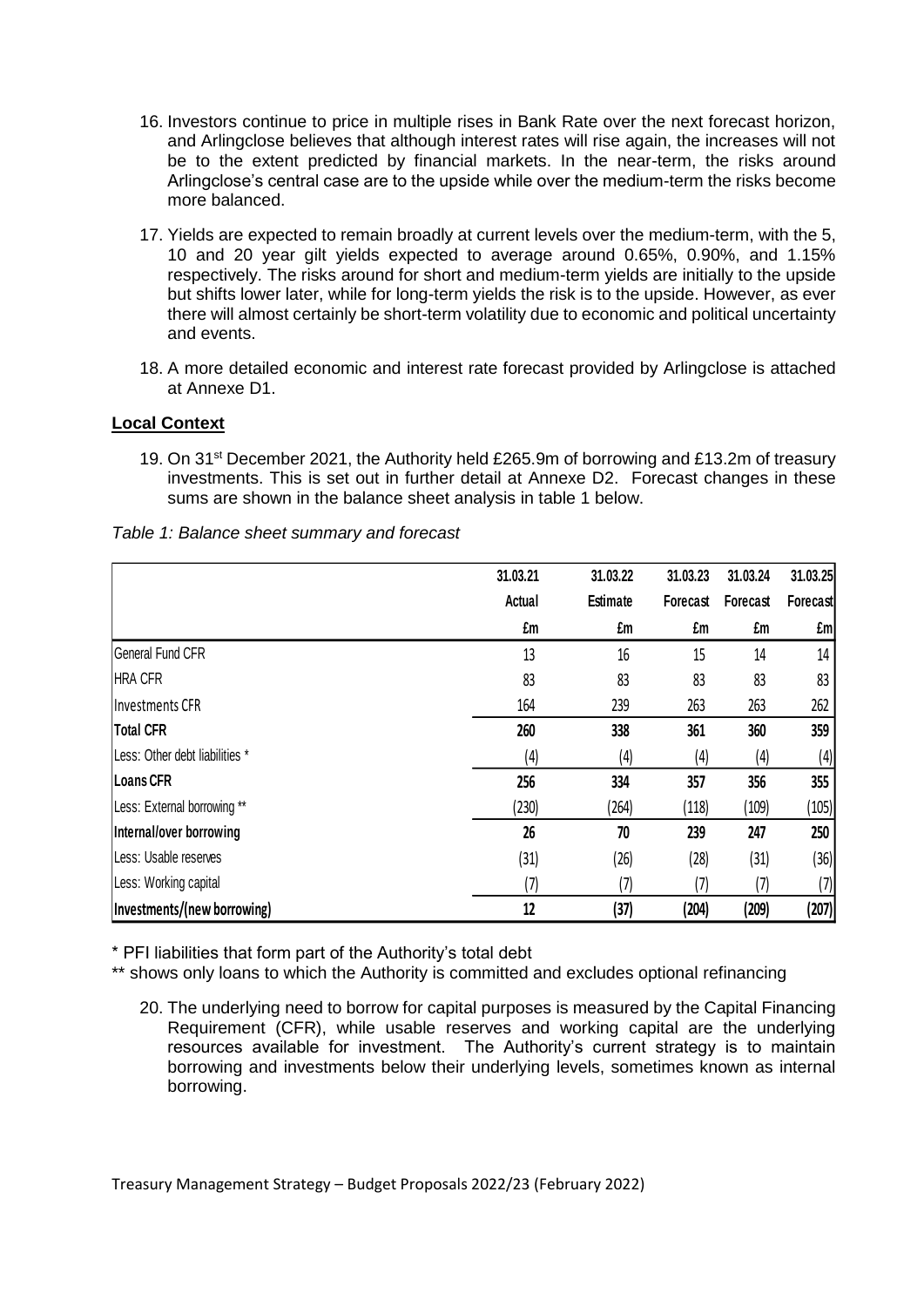21. CIPFA's *Prudential Code for Capital Finance in Local Authorities* recommends that the Authority's total debt should be lower than its highest forecast CFR over the next three years. Table 1 shows that the Authority expects to comply with this recommendation during 2022/23.

## **Liability benchmark:**

22. To compare the Council's actual borrowing against an alternative strategy, a liability benchmark has been calculated showing the minimum debt required at the end of each year. This assumes the same forecasts as table 1 above, but that cash and investment balances are kept to a minimum level of £10m at each year-end to maintain sufficient liquidity but minimise credit risk.

|                            | 31.03.21      | 31.03.22        | 31.03.23 | 31.03.24 | 31.03.25        |
|----------------------------|---------------|-----------------|----------|----------|-----------------|
|                            | <b>Actual</b> | <b>Estimate</b> | Forecast | Forecast | Forecastl       |
|                            | £m            | £m              | £m       | £m       | £ml             |
| Loans CFR                  | 256           | 334             | 357      | 356      | 355             |
| Less: Usable reserves      | (31)          | (26)            | (28)     | (31)     | (36)            |
| Less: Working capital      | (7)           | (7)             | (7)      | (7)      | (7)             |
| Plus: Minimum investments  | 10            | 10              | 10       | 10       | 10 <sup>1</sup> |
| <b>Liability Benchmark</b> | 228           | 311             | 332      | 328      | 322             |

#### *Table 2: Liability benchmark*

# **Borrowing Strategy**

23. The Authority currently holds £265.9 million of loans, an increase of £60 million on the previous year, as part of its strategy for funding previous years' capital programmes. The liability benchmark in table 2 shows that the Authority expects to borrow £332m in 2022/23. The Authority may also borrow additional sums to pre-fund future years' requirements, providing this does not exceed the authorised limit for borrowing of £420 million.

## **Objectives:**

24. The Authority's chief objective when borrowing money is to strike an appropriately low risk balance between securing low interest costs and achieving certainty of those costs over the period for which funds are required. The flexibility to renegotiate loans should the Authority's long-term plans change is a secondary objective.

## **Strategy:**

- 25. Given the significant cuts to public expenditure and in particular to local government funding, the Authority's borrowing strategy continues to address the key issue of affordability without compromising the longer-term stability of the debt portfolio. With short-term interest rates currently much lower than long-term rates, it is likely to be more cost effective in the short-term to either use internal resources, or to borrow short-term loans instead.
- 26. By doing so, the Authority is able to reduce net borrowing costs (despite foregone investment income) and reduce overall treasury risk. The benefits of internal/short-term borrowing will be monitored regularly against the potential for incurring additional costs by deferring borrowing into future years when long-term borrowing rates are forecast to rise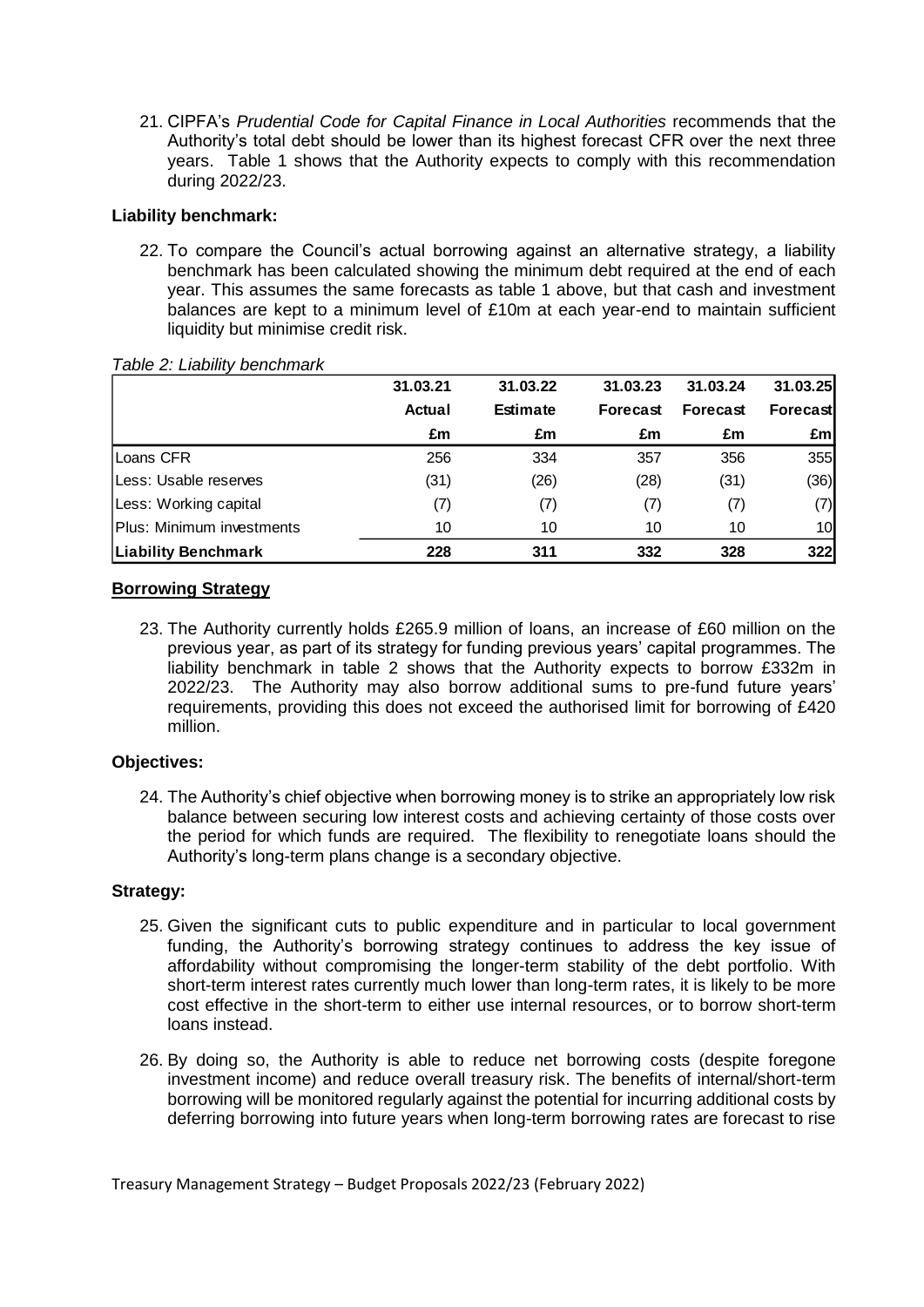modestly. Arlingclose will assist the Authority with this 'cost of carry' and breakeven analysis. Its output may determine whether the Authority borrows additional sums at longterm fixed rates in 2022/23 with a view to keeping future interest costs low, even if this causes additional cost in the short-term.

- 27. The Authority has previously raised the majority of its long-term borrowing from the PWLB but will consider long-term loans from other sources including banks, pensions and local authorities, and will investigate the possibility of issuing bonds and similar instruments, in order to lower interest costs and reduce over-reliance on one source of funding in line with the CIPFA Code. PWLB loans are no longer available to local authorities planning to buy investment assets primarily for yield; the Authority intends to avoid this activity in the future in order to retain its access to PWLB loans.
- 28. Alternatively, the Authority may arrange forward starting loans, where the interest rate is fixed in advance, but the cash is received in later years. This would enable certainty of cost to be achieved without suffering a cost of carry in the intervening period.
- 29. In addition, the Authority may borrow further short-term loans to cover unplanned cash flow shortages.
- 30. Sources of borrowing: The approved sources of long-term and short-term borrowing are:
- HM Treasury's PWLB lending facility (formerly the Public Works Loan Board)
- any institution approved for investments (see below)
- any other bank or building society authorised to operate in the UK
- any other UK public sector body
- UK public and private sector pension funds (except Essex Pension Fund)
- capital market bond investors
- UK Municipal Bonds Agency plc and other special purpose companies created to enable local authority bond issues
- 31. Other sources of debt finance: In addition, capital finance may be raised by the following methods that are not borrowing, but may be classed as other debt liabilities:
- leasing
- hire purchase
- Private Finance Initiative
- sale and leaseback

#### **Municipal Bonds Agency:**

32. UK Municipal Bonds Agency plc was established in 2014 by the Local Government Association as an alternative to the PWLB. It issues bonds on the capital markets and lends the proceeds to local authorities. This is a more complicated source of finance than the PWLB for two reasons: borrowing authorities will be required to provide bond investors with a guarantee to refund their investment in the event that the agency is unable to for any reason; and there will be a lead time of several months between committing to borrow and knowing the interest rate payable. Any decision to borrow from the Agency will therefore be the subject of a separate report for approval.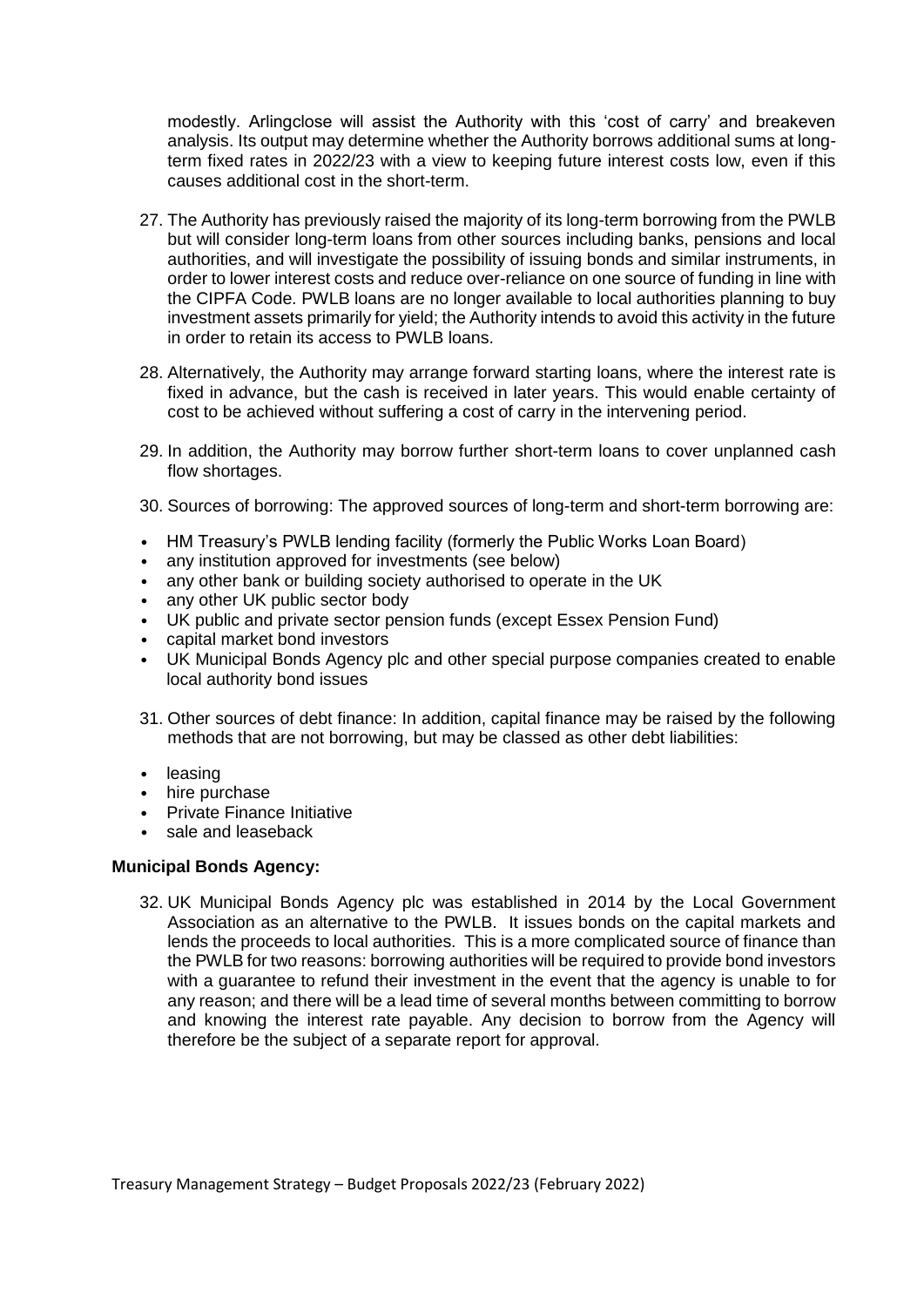#### **Short-term and variable rate loans**:

33. These loans leave the Authority exposed to the risk of short-term interest rate rises and are therefore subject to the interest rate exposure limits in the treasury management indicators below. Financial derivatives may be used to manage this interest rate risk (see section below).

#### **Debt rescheduling:**

34. The PWLB allows authorities to repay loans before maturity and either pay a premium or receive a discount according to a set formula based on current interest rates. Other lenders may also be prepared to negotiate premature redemption terms. The Authority may take advantage of this and replace some loans with new loans, or repay loans without replacement, where this is expected to lead to an overall cost saving or a reduction in risk.

#### **Treasury Investment Strategy**

35. The Authority holds significant invested funds, representing income received in advance of expenditure plus balances and reserves held. In the past 12 months, the Authority's treasury investment balance has ranged between £10.4 and £28.85 million, and similar levels are expected to be maintained in the forthcoming year.

#### **Objectives:**

- 36. The CIPFA Code requires the Authority to invest its treasury funds prudently, and to have regard to the security and liquidity of its investments before seeking the highest rate of return, or yield. The Authority's objective when investing money is to strike an appropriate balance between risk and return, minimising the risk of incurring losses from defaults and the risk of receiving unsuitably low investment income. Where balances are expected to be invested for more than one year, the Authority will aim to achieve a total return that is equal or higher than the prevailing rate of inflation, in order to maintain the spending power of the sum invested.
- 37. Negative interest rates: The COVID-19 pandemic has increased the risk that the Bank of England will set its Bank Rate at or below zero, which is likely to feed through to negative interest rates on all low risk, short-term investment options. Since investments cannot pay negative income, negative rates will be applied by reducing the value of investments. In this event, security will be measured as receiving the contractually agreed amount at maturity, even though this may be less than the amount originally invested.
- 38. Strategy: Given the increasing risk and very low returns from short-term unsecured bank investments, the Authority aims to diversify into more secure and/or higher yielding asset classes during 2022/23. This is especially the case for the estimated £10m that is available for longer-term investment.
- 39. All of the Authority's surplus cash remains invested in short-term unsecured bank deposits and money market funds. With the uncertainty over changes to the Code and MRP resolved, the Council can now arrange long term funding. It is likely that this will be done in three tranches during 2022/23 to coincide with the end dates for short term financing.
- 40. Business models: Under the new IFRS 9 standard, the accounting for certain investments depends on the Authority's "business model" for managing them. The Authority aims to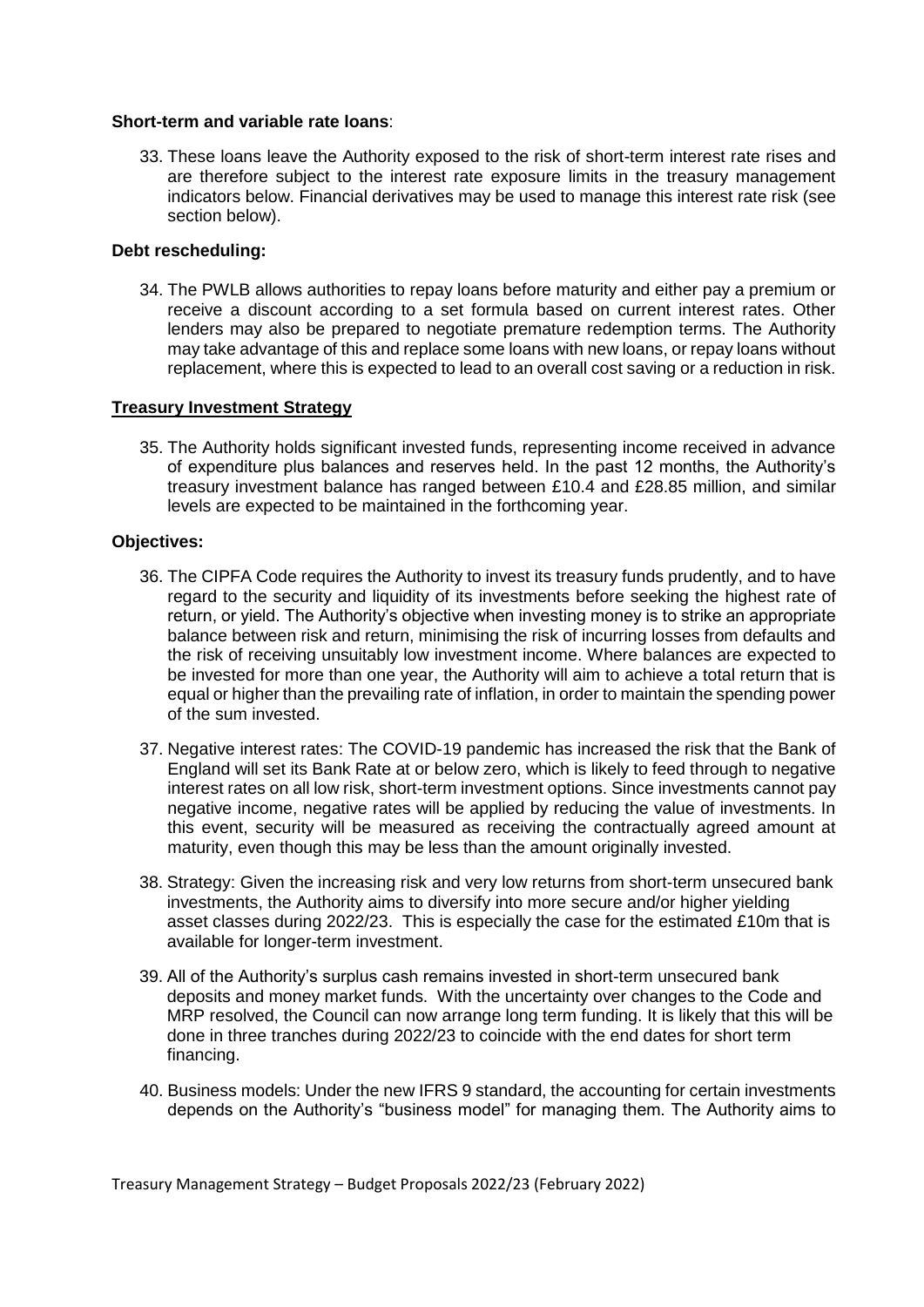achieve value from its treasury investments by a business model of collecting the contractual cash flows and therefore, where other criteria are also met, these investments will continue to be accounted for at amortised cost.

#### **Approved counterparties:**

41. The Authority may invest its surplus funds with any of the counterparty types in table 3 below, subject to the limits shown.

| <b>General Counterparty List</b>                                                                   | <b>Time Limit</b> | Counterparty<br>Limit | <b>Sector Limit</b> |  |
|----------------------------------------------------------------------------------------------------|-------------------|-----------------------|---------------------|--|
| <b>UK Central Government</b>                                                                       | 50 years          | Unlimited             | n/a                 |  |
| UK Local Authorities including<br>Police and Fire (irrespective of<br>credit rating) per authority | 25 years          | E3m                   | Unlimited           |  |
| Secured investments*                                                                               | 20 years          | £3m                   | Unlimited           |  |
| Banks (unsecured)*                                                                                 | 12 months         | E2m                   | Unlimited           |  |
| UK Building societies<br>(unsecured)*                                                              | 12 months         | f2m                   | £4m                 |  |
| Registered providers<br>(unsecured)*                                                               | 5 years           | f2m                   | £5m                 |  |
| Money Market Funds*                                                                                | n/a               | f2m                   | Unlimited           |  |
| <b>Strategic Pooled Funds</b>                                                                      | n/a               | f2m                   | £10m                |  |
| Real estate investment trusts                                                                      | n/a               | f2m                   | £5m                 |  |
| Saffron Building Society                                                                           | n/a               | £0.5m                 | 100 days            |  |
| <b>Other Investments</b>                                                                           | 5 years           | £2m                   | E2m                 |  |

*Table 3: Treasury investment counterparties and limits* 

## **\* Minimum credit rating:**

- 42. Treasury investments in the sectors marked with an asterisk will only be made with entities whose lowest published long-term credit rating is no lower than A-. Where available, the credit rating relevant to the specific investment or class of investment is used, otherwise the counterparty credit rating is used. However, investment decisions are never made solely based on credit ratings, and all other relevant factors including external advice will be taken into account.
- 43. For entities without published credit ratings, investments may be made either (a) where external advice indicates the entity to be of similar credit quality; or (b) to a maximum of £500,000 per counterparty as part of a diversified pool e.g. via a peer-to-peer platform.
- 44. Government: Loans to, and bonds and bills issued or guaranteed by, national governments, regional and local authorities and multilateral development banks. These investments are not subject to bail-in, and there is generally a lower risk of insolvency, although they are not zero risk. Investments with the UK Government are deemed to be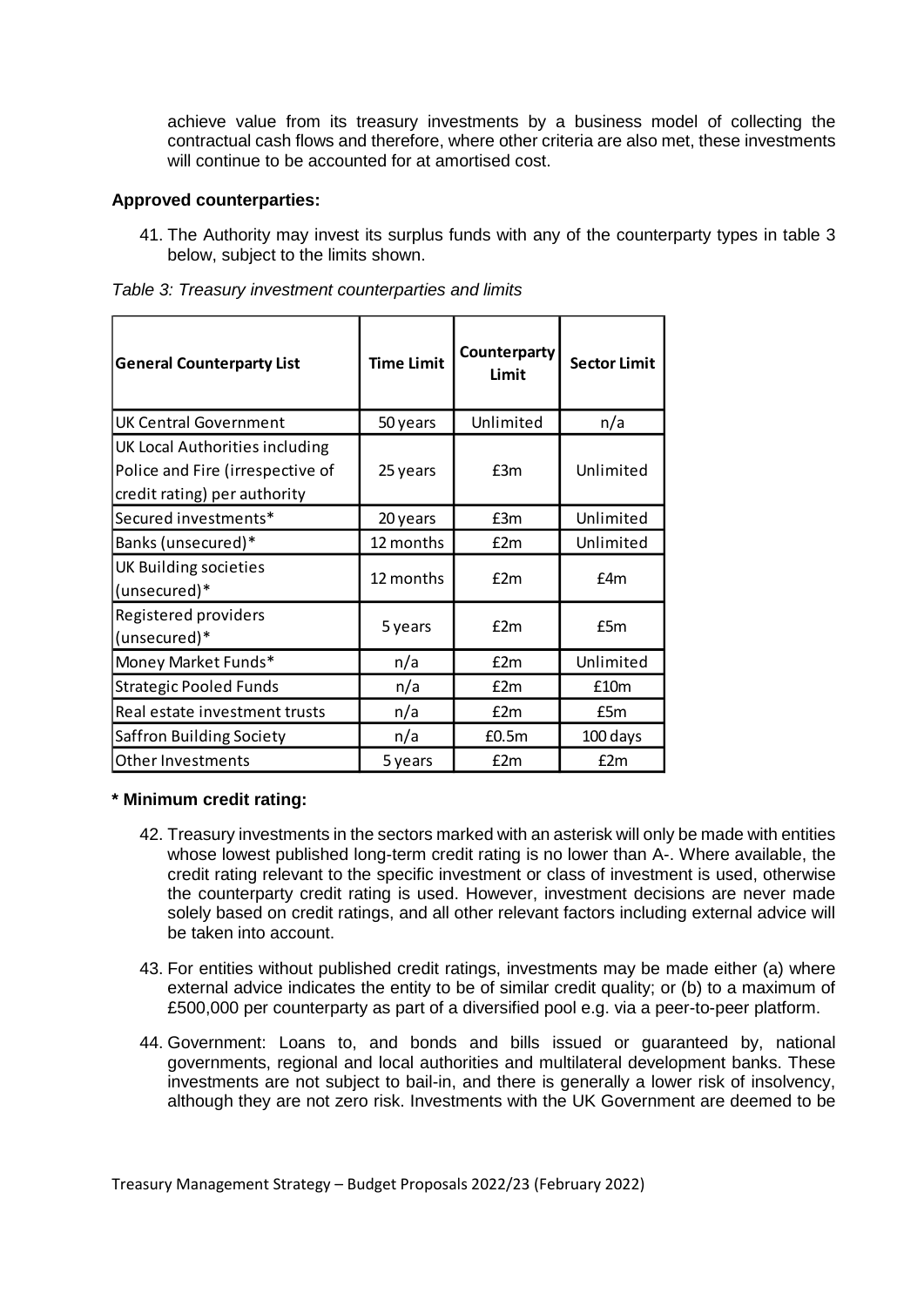zero credit risk due to its ability to create additional currency and therefore may be made in unlimited amounts for up to 50 years.

- 45. Secured investments: Investments secured on the borrower's assets, which limits the potential losses in the event of insolvency. The amount and quality of the security will be a key factor in the investment decision. Covered bonds and reverse repurchase agreements with banks and building societies are exempt from bail-in. Where there is no investment specific credit rating, but the collateral upon which the investment is secured has a credit rating, the higher of the collateral credit rating and the counterparty credit rating will be used. The combined secured and unsecured investments with any one counterparty will not exceed the cash limit for secured investments.
- 46. Banks and building societies (unsecured): Accounts, deposits, certificates of deposit and senior unsecured bonds with banks and building societies, other than multilateral development banks. These investments are subject to the risk of credit loss via a bail-in should the regulator determine that the bank is failing or likely to fail. See below for arrangements relating to operational bank accounts.
- 47. Registered providers (unsecured): Loans to, and bonds issued or guaranteed by, registered providers of social housing or registered social landlords, formerly known as housing associations. These bodies are regulated by the Regulator of Social Housing (in England), the Scottish Housing Regulator, the Welsh Government and the Department for Communities (in Northern Ireland). As providers of public services, they retain the likelihood of receiving government support if needed.
- 48. Money market funds: Pooled funds that offer same-day or short notice liquidity and very low or no price volatility by investing in short-term money markets. They have the advantage over bank accounts of providing wide diversification of investment risks, coupled with the services of a professional fund manager in return for a small fee. Although no sector limit applies to money market funds, the Authority will take care to diversify its liquid investments over a variety of providers to ensure access to cash at all times.
- 49. Strategic pooled funds: Bond, equity and property funds that offer enhanced returns over the longer term but are more volatile in the short term. These allow the Authority to diversify into asset classes other than cash without the need to own and manage the underlying investments. Because these funds have no defined maturity date, but are available for withdrawal after a notice period, their performance and continued suitability in meeting the Authority's investment objectives will be monitored regularly.
- 50. Real estate investment trusts: Shares in companies that invest mainly in real estate and pay the majority of their rental income to investors in a similar manner to pooled property funds. As with property funds, REITs offer enhanced returns over the longer term, but are more volatile especially as the share price reflects changing demand for the shares as well as changes in the value of the underlying properties.
- 51. Other investments: This category covers treasury investments not listed above, for example unsecured corporate bonds and company loans. Non-bank companies cannot be bailed-in but can become insolvent placing the Authority's investment at risk.
- 52. Operational bank accounts: The Authority may incur operational exposures, for example though current accounts, collection accounts and merchant acquiring services, to any UK bank with credit ratings no lower than BBB- and with assets greater than £25 billion. These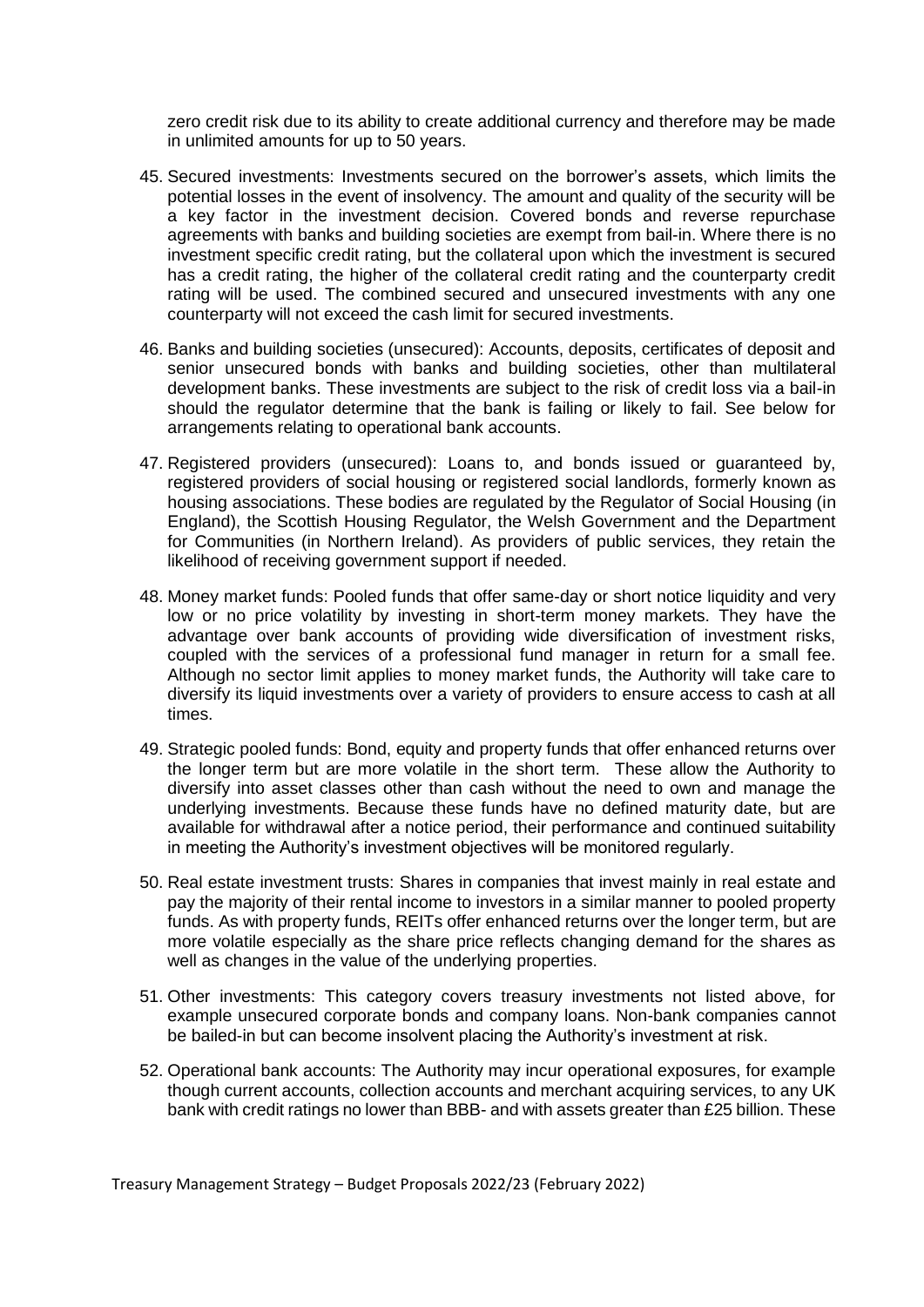are not classed as investments but are still subject to the risk of a bank bail-in, and balances will therefore be kept below £2m per bank. The Bank of England has stated that in the event of failure, banks with assets greater than £25 billion are more likely to be bailed-in than made insolvent, increasing the chance of the Authority maintaining operational continuity.

- 53. Risk assessment and credit ratings: Credit ratings are obtained and monitored by the Authority's treasury advisers, who will notify changes in ratings as they occur. The credit rating agencies in current use are listed in the Treasury Management Practices document. Where an entity has its credit rating downgraded so that it fails to meet the approved investment criteria then:
	- no new investments will be made,
	- any existing investments that can be recalled or sold at no cost will be, and
	- full consideration will be given to the recall or sale of all other existing investments with the affected counterparty.
- 54. Where a credit rating agency announces that a credit rating is on review for possible downgrade (also known as "negative watch") so that it may fall below the approved rating criteria, then only investments that can be withdrawn on the next working day will be made with that organisation until the outcome of the review is announced. This policy will not apply to negative outlooks, which indicate a long-term direction of travel rather than an imminent change of rating.
- 55. Other information on the security of investments: The Authority understands that credit ratings are good, but not perfect, predictors of investment default. Full regard will therefore be given to other available information on the credit quality of the organisations in which it invests, including credit default swap prices, financial statements, information on potential government support, reports in the quality financial press and analysis and advice from the Authority's treasury management adviser. No investments will be made with an organisation if there are substantive doubts about its credit quality, even though it may otherwise meet the above criteria.
- 56. When deteriorating financial market conditions affect the creditworthiness of all organisations, as happened in 2008 and 2020, this is not generally reflected in credit ratings, but can be seen in other market measures. In these circumstances, the Authority will restrict its investments to those organisations of higher credit quality and reduce the maximum duration of its investments to maintain the required level of security. The extent of these restrictions will be in line with prevailing financial market conditions. If these restrictions mean that insufficient commercial organisations of high credit quality are available to invest the Authority's cash balances, then the surplus will be deposited with the UK Government, or with other local authorities. This will cause investment returns to fall but will protect the principal sum invested.
- 57. Investment limits: The Authority's revenue reserves available to cover investment losses are forecast to be £19 million on  $31^{st}$  March 2022. In order that no more than 11% of available reserves will be put at risk in the case of a single default, the maximum that will be lent to any one organisation (other than the UK Government) will be £2 million. A group of entities under the same ownership will be treated as a single organisation for limit purposes.
- 58. Credit risk exposures arising from non-treasury investments, financial derivatives and balances in operational bank accounts count against the relevant investment limits.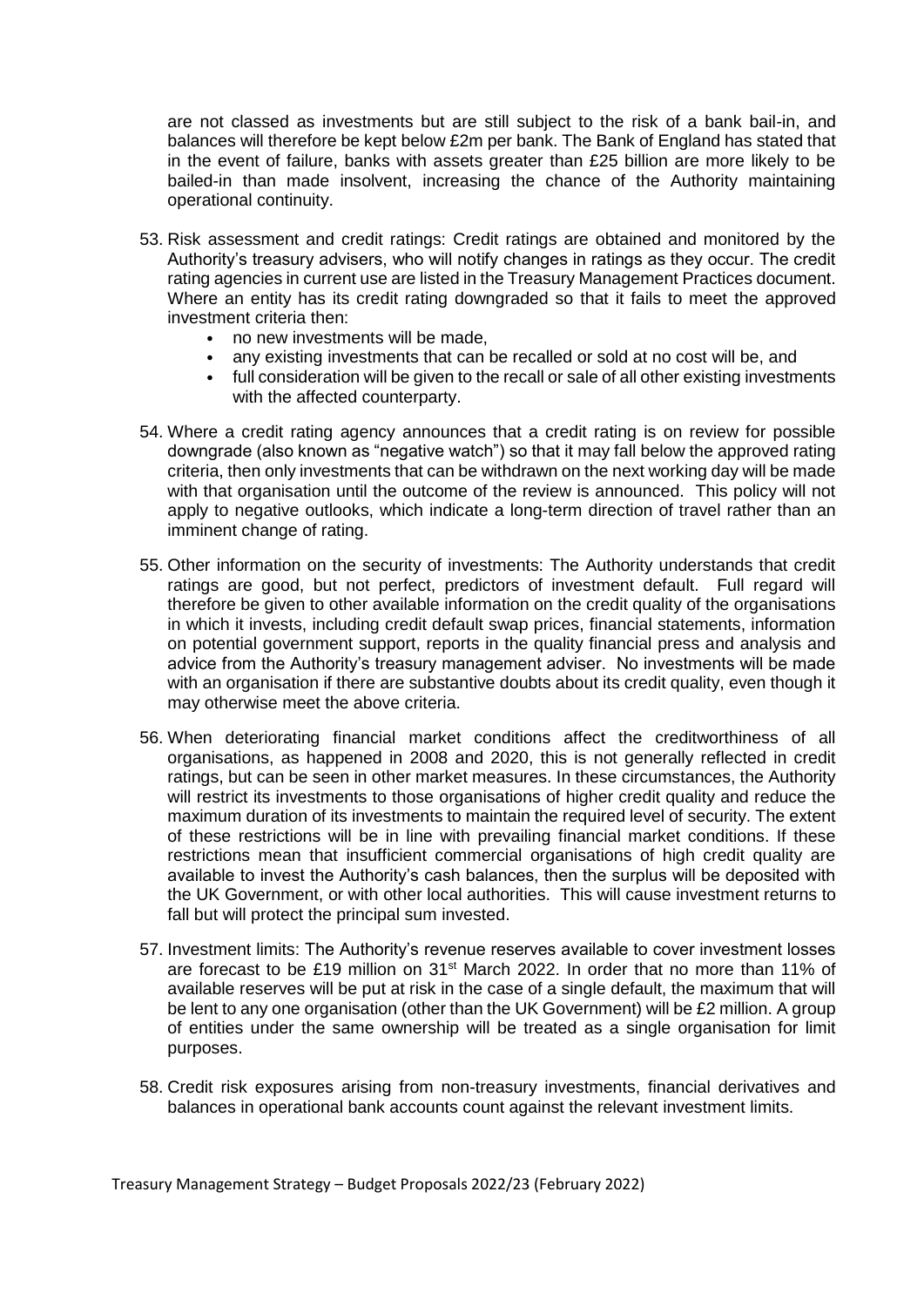59. Limits are also placed on fund managers, investments in brokers' nominee accounts and foreign countries as below. Investments in pooled funds and multilateral development banks do not count against the limit for any single foreign country, since the risk is diversified over many countries.

*Table 4: Additional investment limits*

|                                                     | Cash limit |
|-----------------------------------------------------|------------|
| Any group of pooled funds under the same management | £5m per    |
|                                                     | manager    |

- 60. Liquidity management: The Authority uses cash flow forecasting to determine the maximum period for which funds may prudently be committed. The forecast is compiled on a prudent basis to minimise the risk of the Authority being forced to borrow on unfavourable terms to meet its financial commitments. Limits on long-term investments are set by reference to the Authority's medium-term financial plan and cash flow forecast.
- 61. The Authority will spread its liquid cash over at least three providers (e.g. bank accounts and money market funds) to ensure that access to cash is maintained in the event of operational difficulties at any one provider.

#### **Treasury Management Indicators**

- 62. The Authority measures and manages its exposures to treasury management risks using the following indicators.
- 63. Security: The Authority has adopted a voluntary measure of its exposure to credit risk by monitoring the value-weighted average credit rating of its investment portfolio. This is calculated by applying a score to each investment (AAA=1, AA+=2, etc.) and taking the arithmetic average, weighted by the size of each investment. Unrated investments are assigned a score based on their perceived risk.

| Credit Risk Indicator           | Target |
|---------------------------------|--------|
| Portfolio average credit rating |        |

64. Liquidity: The Authority has adopted a voluntary measure of its exposure to liquidity risk by monitoring the amount of cash available to meet unexpected payments within a rolling three month period, without additional borrowing.

| <b>Liquidity Risk Indicator</b>      | Target |
|--------------------------------------|--------|
| Total cash available within 3 months | £2m    |

65. Interest rate exposures: This indicator is set to control the Authority's exposure to interest rate risk. The upper limits on the one-year revenue impact of a 1% rise or fall in interest rates will be: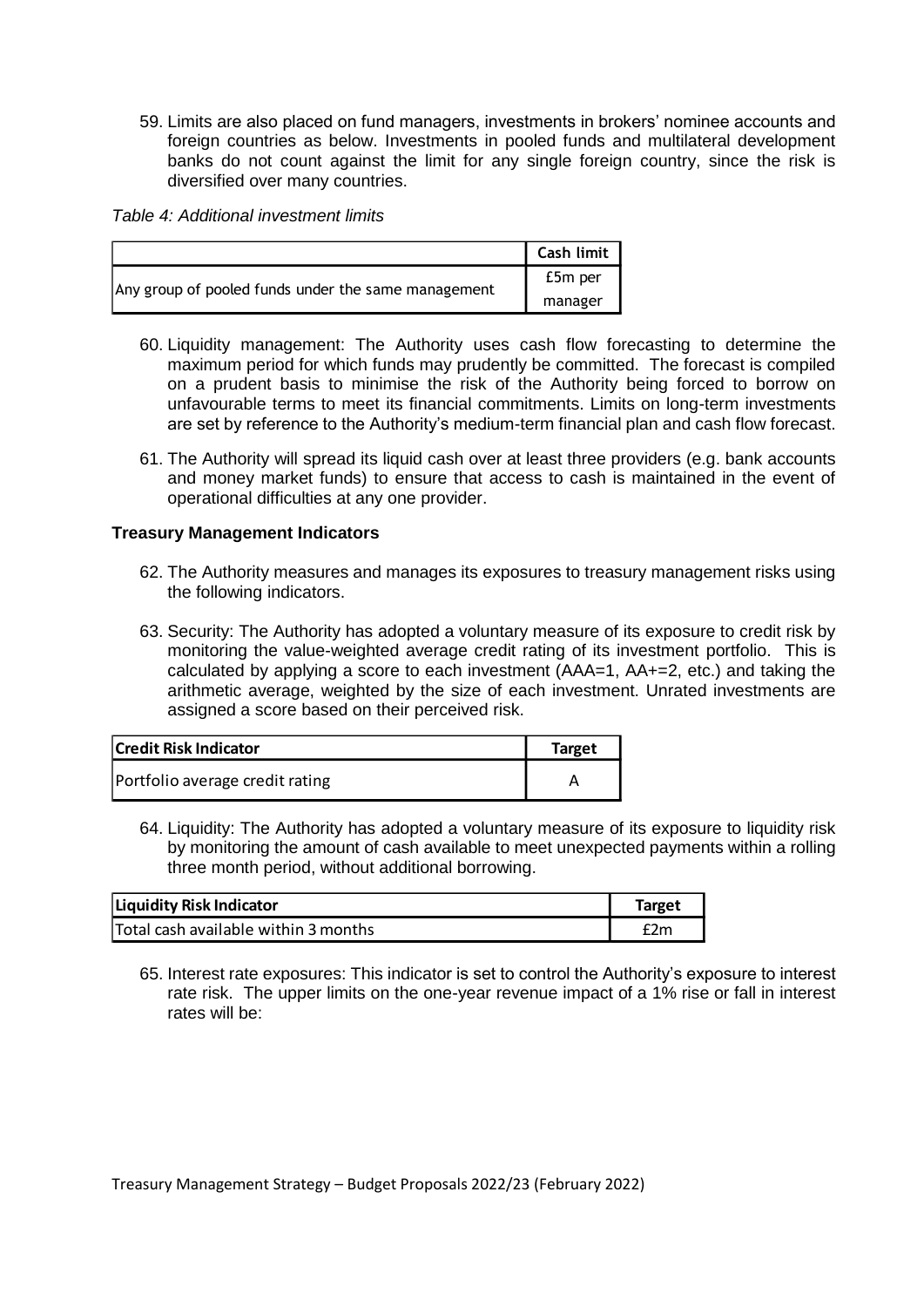| Interest rate risk indicator                                             | Limit |
|--------------------------------------------------------------------------|-------|
| Upper limit on one-year revenue impact of a 1% rise in interest<br>rates | f2m   |
| Upper limit on one-year revenue impact of a 1% fall in interest<br>rates | f2m   |

The impact of a change in interest rates is calculated on the assumption that maturing loans and investments will be replaced at new market rates.

66. Maturity structure of borrowing: This indicator is set to control the Authority's exposure to refinancing risk. The upper limit on the maturity structure of borrowing will be:

| Refinancing rate risk indicator | <b>Upper Limit</b> |
|---------------------------------|--------------------|
| Under 12 months                 | 70%                |
| 12 months and within 24 months  | 50%                |
| 24 months and within 5 years    | 50%                |
| 5 years and within 10 years     | 80%                |
| 10 years and within 20 years    | 80%                |
| 20 years and above              | 100%               |

Time periods start on the first day of each financial year. The maturity date of borrowing is the earliest date on which the lender can demand repayment.

67. Principal sums invested for periods longer than a year: The purpose of this indicator is to control the Authority's exposure to the risk of incurring losses by seeking early repayment of its investments. The limits on the long-term principal sum invested to final maturities beyond the period end will be:

| <b>Price risk indicator</b>                 | 2022/23 | 2023/24 | 2024/25 |
|---------------------------------------------|---------|---------|---------|
| Limit on principal invested beyond year end | £10m    | £10m    | £10m    |

## **Related Matters**

- 68. The CIPFA Code requires the Authority to include the following in its treasury management strategy.
- 69. Financial derivatives: Local authorities have previously made use of financial derivatives embedded into loans and investments both to reduce interest rate risk (e.g. interest rate collars and forward deals) and to reduce costs or increase income at the expense of greater risk (e.g. LOBO loans and callable deposits). The general power of competence in section 1 of the *Localism Act 2011* removes much of the uncertainty over local authorities' use of standalone financial derivatives (i.e. those that are not embedded into a loan or investment).
- 70. The Authority will only use standalone financial derivatives (such as swaps, forwards, futures and options) where they can be clearly demonstrated to reduce the overall level of the financial risks that the Authority is exposed to. Additional risks presented, such as credit exposure to derivative counterparties, will be taken into account when determining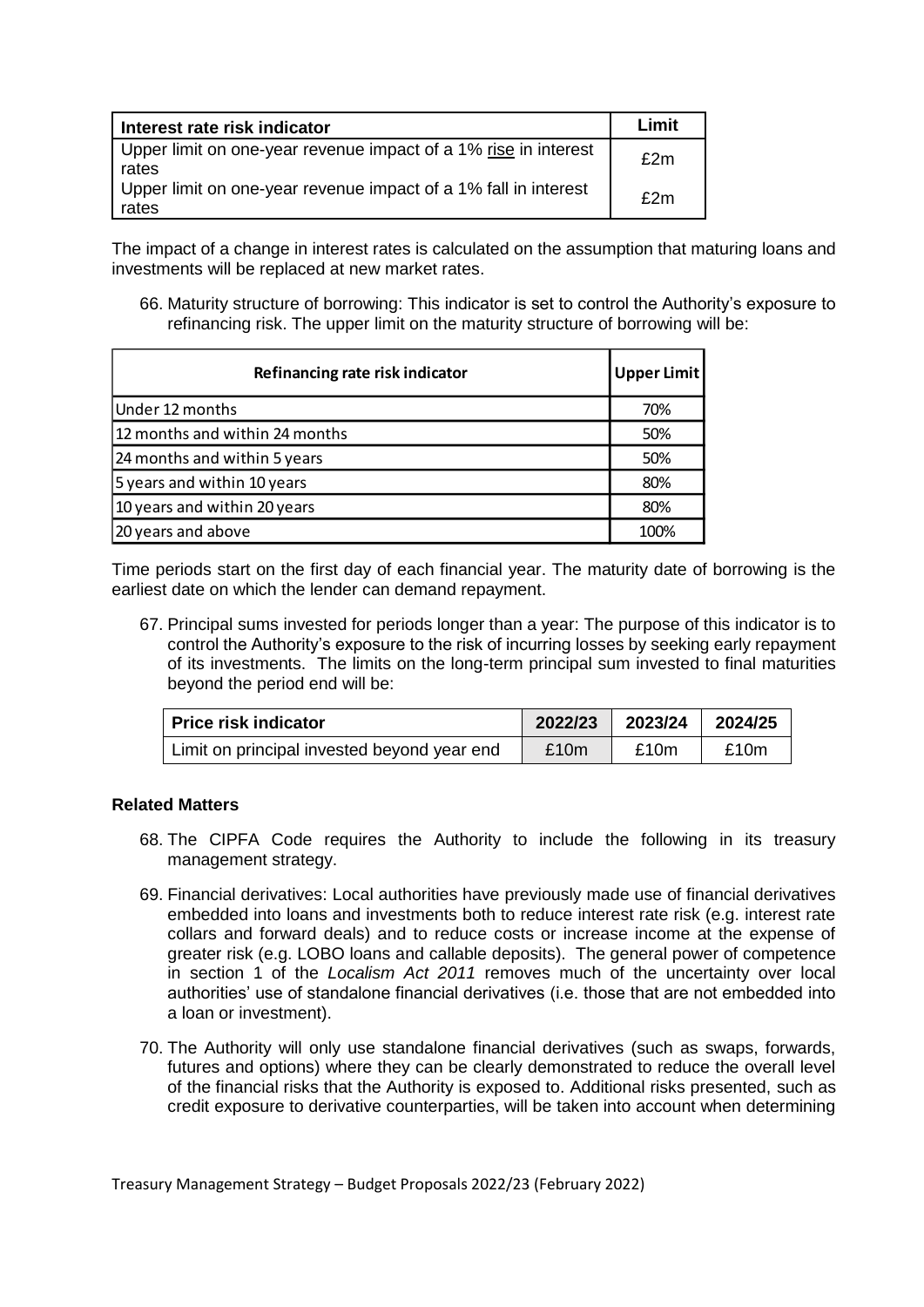the overall level of risk. Embedded derivatives, including those present in pooled funds and forward starting transactions, will not be subject to this policy, although the risks they present will be managed in line with the overall treasury risk management strategy.

- 71. Financial derivative transactions may be arranged with any organisation that meets the approved investment criteria, assessed using the appropriate credit rating for derivative exposures. An allowance for credit risk calculated using the methodology in the Treasury Management Practices document will count against the counterparty credit limit and the relevant foreign country limit.
- 72. In line with the CIPFA Code, the Authority will seek external advice and will consider that advice before entering into financial derivatives to ensure that it fully understands the implications.

#### **Housing Revenue Account:**

73. On 1<sup>st</sup> April 2012, the Authority notionally split each of its existing long-term loans into General Fund and HRA pools. In the future, new long-term loans borrowed will be assigned in their entirety to one pool or the other. Interest payable and other costs/income arising from long-term loans (e.g. premiums and discounts on early redemption) will be charged/ credited to the respective revenue account. Differences between the value of the HRA loans pool and the HRA's underlying need to borrow (adjusted for HRA balance sheet resources available for investment) will result in a notional cash balance which may be positive or negative. This balance will be measured each month and interest transferred between the General Fund and HRA at the Authority's average interest rate on investments, adjusted for credit risk.

#### **Markets in Financial Instruments Directive**:

74. The Authority has opted up to professional client status with its providers of financial services, including advisers, banks, brokers and fund managers, allowing it access to a greater range of services but without the greater regulatory protections afforded to individuals and small companies. Given the size and range of the Authority's treasury management activities, the Director of Finance and Corporate Services believes this to be the most appropriate status.

## **Financial Implications**

#### **General Fund**

- 75. The budget for the General Fund short term investment income in 2022/23 is £8,500 based on its share of the average investment portfolio of £10 million at an average interest rate of 0.18%.
- 76. The budget for general fund loan income is £2.4 million from the loans totalling £60.6 million to Aspire at interest rates of 4 and 4.5%.
- 77. The budget for general fund short term local authority debt interest paid in 2022/23 is £420,000 at an average rate of 0.20%, based on an average debt portfolio £200 million.
- 78. The budget for long-term debt interest paid is £2.42million at a rate of 2.27%, based on an average total debt portfolio of £107 million.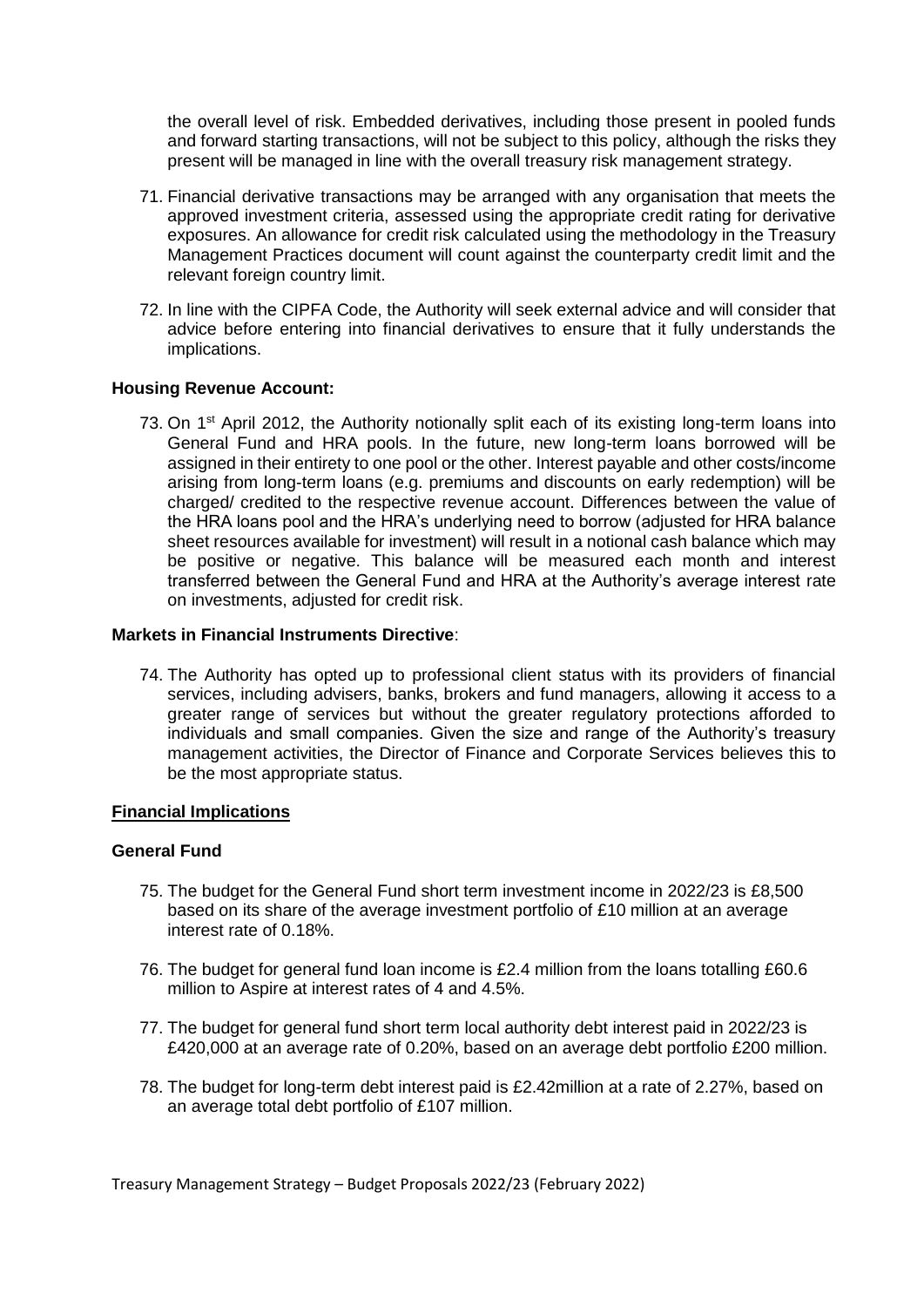79. Although interest rates have increased, the average interest rate remains low due to already arranged borrowing reaching maturity during the year.

#### **Housing Revenue Account**

- 80. The budget for HRA investment income in 2022/23 is £9,500, based on its share of an average investment portfolio of £10million at an average interest rate of 0.18%. The budget for long term debt interest paid in 2022/23 is £2.6 million based on an average debt portfolio of £78.4 million at an average rate of 3.2%.
- 81. If actual levels of investments and borrowing, or actual interest rates, differ from those forecasts, performance against budget will be correspondingly different.

#### **Other Options Considered**

82. The CIPFA Code does not prescribe any particular treasury management strategy for local authorities to adopt. The Director of Finance and Corporate Services, having consulted the Cabinet Member for Finance and Administration, believes that the above strategy represents an appropriate balance between risk management and cost effectiveness. Some alternative strategies, with their financial and risk management implications, are listed below.

| <b>Alternative</b>                                                          | Impact on income and                                                                           | Impact on risk                                                                                                                                                  |
|-----------------------------------------------------------------------------|------------------------------------------------------------------------------------------------|-----------------------------------------------------------------------------------------------------------------------------------------------------------------|
|                                                                             | expenditure                                                                                    | management                                                                                                                                                      |
| Invest in a narrower range of<br>counterparties and/or for<br>shorter times | Interest income will be lower                                                                  | Lower chance of losses from<br>credit related defaults, but<br>any such losses may be<br>greater                                                                |
| Invest in a wider range of<br>counterparties and/or for<br>longer times     | Interest income will be higher                                                                 | Increased risk of losses from<br>credit related defaults, but<br>any such losses may be<br>smaller                                                              |
| Borrow additional sums at<br>long-term fixed interest rates                 | Debt interest costs will rise;<br>this is unlikely to be offset by<br>higher investment income | Higher investment balance<br>leading to a higher impact in<br>the event of a default;<br>however long-term interest<br>costs may be more certain                |
| Borrow short-term or variable<br>loans instead of long-term<br>fixed rates  | Debt interest costs will<br>initially be lower                                                 | Increases in debt interest<br>costs will be broadly offset by<br>rising investment income in<br>the medium term, but long-<br>term costs may be less<br>certain |
| Reduce level of borrowing                                                   | Saving on debt interest is<br>likely to exceed lost<br>investment income                       | Reduced investment balance<br>leading to a lower impact in<br>the event of a default;<br>however long-term interest<br>costs may be less certain                |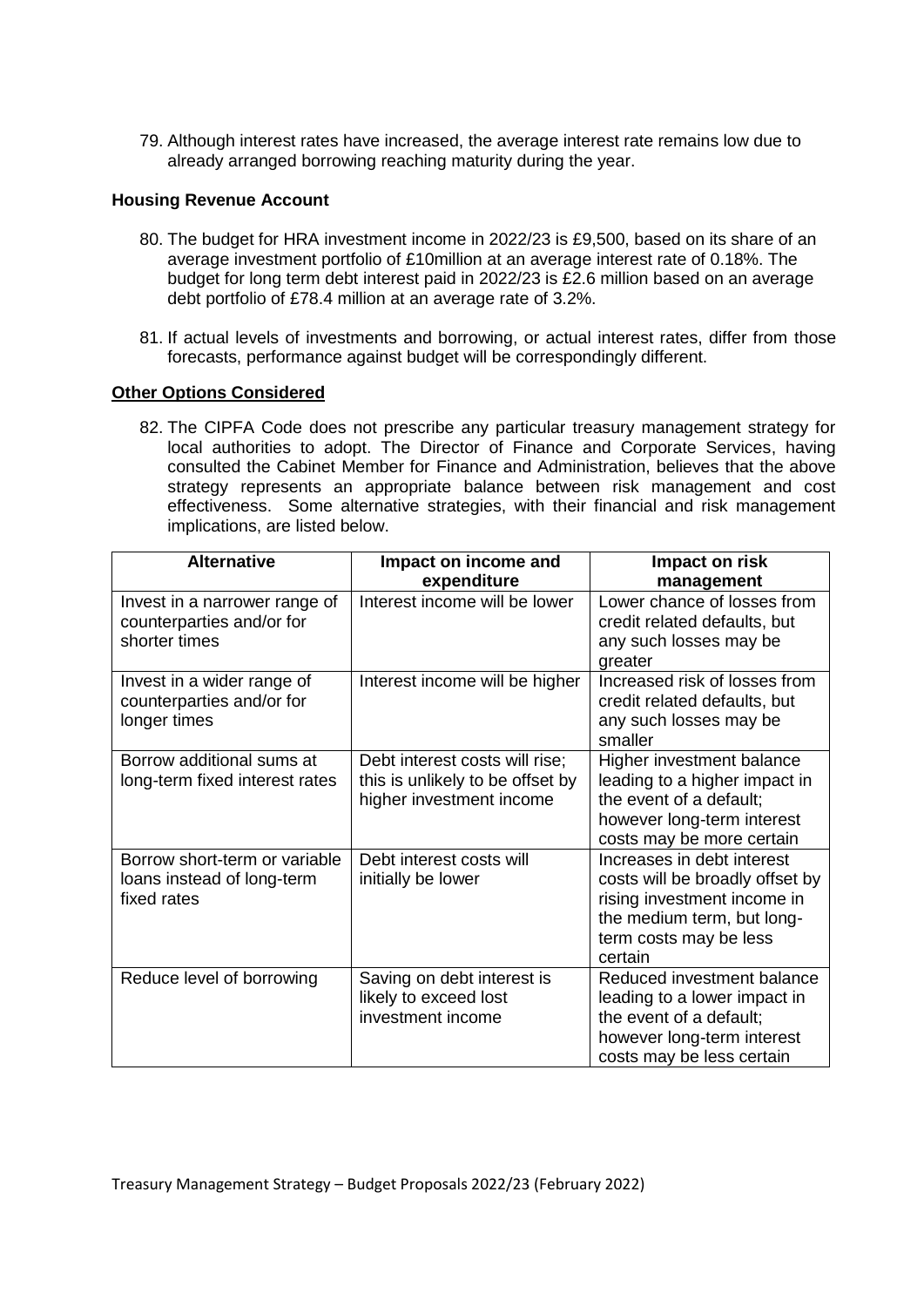# **Arlingclose Economic & Interest Rate Forecast – December 2021**

#### **Underlying assumptions:**

- The global recovery from the pandemic has entered a more challenging phase. The resurgence in demand has led to the expected rise in inflationary pressure, but disrupted factors of supply are amplifying the effects, increasing the likelihood of lower growth rates ahead. The advent of the Omicron variant of coronavirus is affecting activity and is also a reminder of the potential downside risks.
- Despite relatively buoyant activity survey data, official GDP data indicates that growth was weakening into Q4 2021. Other data, however, suggested continued momentum, particularly for November. Retail sales volumes rose 1.4%, PMIs increased, and the labour market continued to strengthen. The end of furlough did not appear to have had a significant impact on unemployment. Wage growth is elevated.
- The CPI inflation rate rose to 5.1% for November and will rise higher in the near term. While the transitory factors affecting inflation are expected to unwind over time, policymakers' concern is persistent medium term price pressure.
- These factors prompted the MPC to raise Bank Rate to 0.25% at the December meeting. Short term interest rate expectations remain elevated.
- The outlook, however, appears weaker. Household spending faces pressures from a combination of higher prices and tax rises. In the immediate term, the Omicron variant has already affected growth – Q4 and Q1 activity could be weak at best.
- Longer-term government bond yields remain relatively low despite the more hawkish signals from the BoE and the Federal Reserve. Investors are concerned that significant policy tightening in the near term will slow growth and prompt the need for looser policy later. Geo-political and coronavirus risks are also driving safe haven buying. The result is a much flatter yield curve, as short-term yields rise even as long-term yields fall.
- The rise in Bank Rate despite the Omicron variant signals that the MPC will act to bring inflation down whatever the environment. It has also made clear its intentions to tighten policy further. While the economic outlook will be challenging, the signals from policymakers suggest their preference is to tighten policy unless data indicates a more severe slowdown.

#### **Forecast:**

- The MPC will want to build on the strong message it delivered this month by tightening policy despite Omicron uncertainty.
- Arlingclose therefore expects Bank Rate to rise to 0.50% in Q1 2022, but then remain there. Risks to the forecast are initially weighted to the upside, but becoming more balanced over time. The Arlingclose central forecast remains below the market forward curve.
- Gilt yields will remain broadly flat from current levels. Yields have fallen sharply at the longer end of the yield curve, but expectations of a rise in Bank Rate have maintained short term gilt yields at higher levels.
- Easing expectations for Bank Rate over time could prompt the yield curve to steepen, as investors build in higher inflation expectations.
- The risks around the gilt yield forecasts vary. The risk for short and medium term yields is initially on the upside but shifts lower later. The risk for long-term yields is weighted to the upside.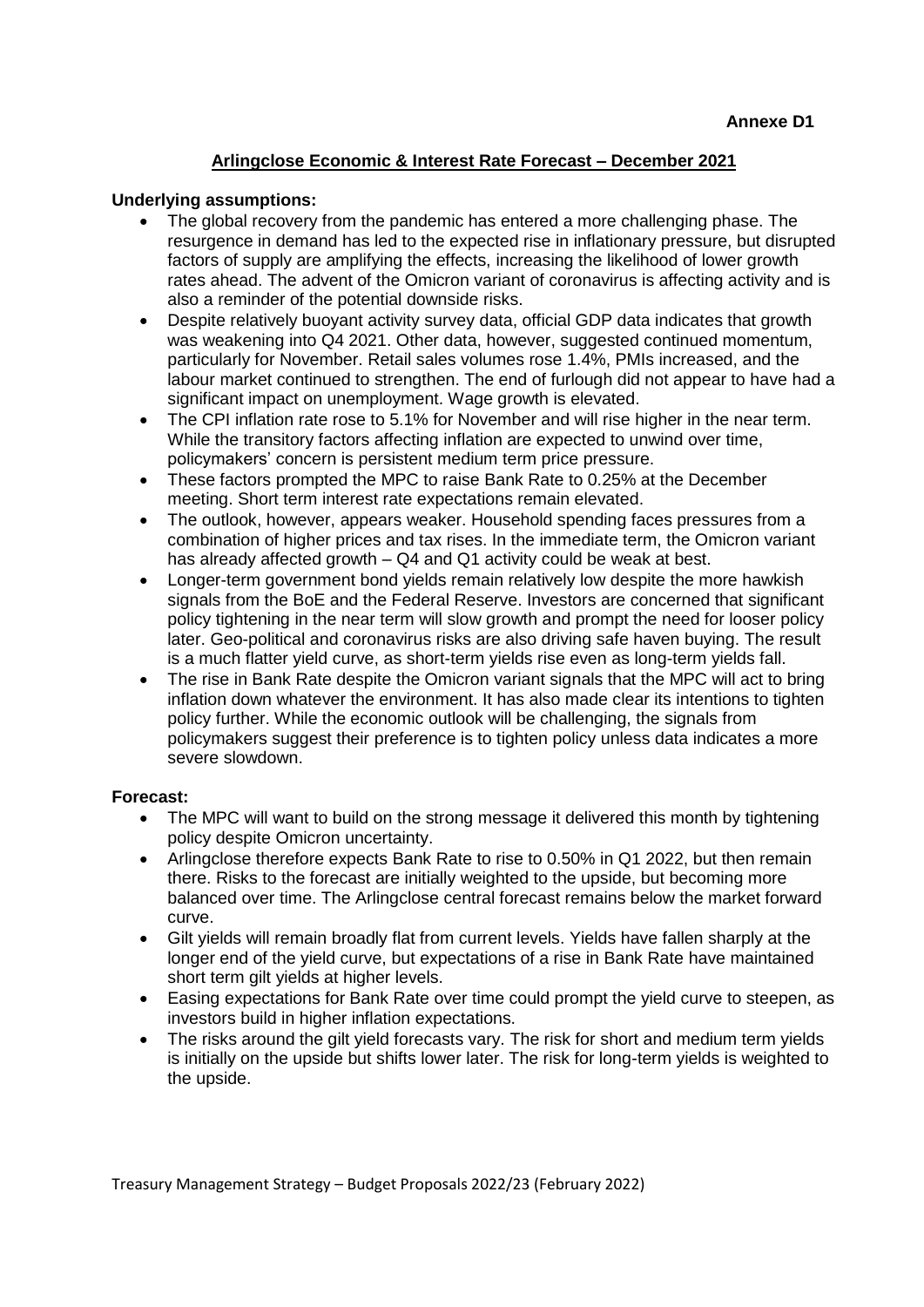|                                 | $Dec-21$ | Mar-22  | $Jun-22$ | $Sep-22$ | $Dec-22$ | $Mar-23$ | Jun-23  | $Sep-23$ | $Dec-23$ |         | Mar-24 Jun-24 Sep-24 |         | $Dec-24$ |
|---------------------------------|----------|---------|----------|----------|----------|----------|---------|----------|----------|---------|----------------------|---------|----------|
| <b>Official Bank Rate</b>       |          |         |          |          |          |          |         |          |          |         |                      |         |          |
| <b>Upside risk</b>              | 0.00     | 0.00    | 0.25     | 0.25     | 0.50     | 0.50     | 0.50    | 0.50     | 0.50     | 0.50    | 0.50                 | 0.50    | 0.50     |
| <b>Arlingclose Central Case</b> | 0.25     | 0.50    | 0.50     | 0.50     | 0.50     | 0.50     | 0.50    | 0.50     | 0.50     | 0.50    | 0.50                 | 0.50    | 0.50     |
| Downside risk                   | 0.00     | $-0.25$ | $-0.25$  | $-0.25$  | $-0.25$  | $-0.25$  | $-0.25$ | $-0.25$  | $-0.25$  | $-0.25$ | $-0.25$              | $-0.25$ | $-0.25$  |
| 3-month money market ra         |          |         |          |          |          |          |         |          |          |         |                      |         |          |
| Upside risk                     | 0.05     | 0.05    | 0.25     | 0.35     | 0.50     | 0.50     | 0.50    | 0.50     | 0.50     | 0.50    | 0.50                 | 0.50    | 0.50     |
| <b>Arlingclose Central Case</b> | 0.25     | 0.55    | 0.55     | 0.60     | 0.60     | 0.60     | 0.60    | 0.65     | 0.65     | 0.65    | 0.65                 | 0.65    | 0.65     |
| Downside risk                   | 0.00     | $-0.25$ | $-0.25$  | $-0.30$  | $-0.30$  | $-0.30$  | $-0.30$ | $-0.35$  | $-0.35$  | $-0.35$ | $-0.35$              | $-0.35$ | $-0.35$  |
| 5yr gilt yield                  |          |         |          |          |          |          |         |          |          |         |                      |         |          |
| <b>Upside risk</b>              | 0.00     | 0.35    | 0.45     | 0.55     | 0.55     | 0.55     | 0.55    | 0.55     | 0.55     | 0.50    | 0.50                 | 0.45    | 0.45     |
| <b>Arlingclose Central Case</b> | 0.60     | 0.60    | 0.60     | 0.60     | 0.60     | 0.60     | 0.60    | 0.60     | 0.60     | 0.65    | 0.70                 | 0.75    | 0.75     |
| Downside risk                   | $-0.10$  | $-0.20$ | $-0.25$  | $-0.25$  | $-0.25$  | $-0.25$  | $-0.25$ | $-0.25$  | $-0.25$  | $-0.30$ | $-0.35$              | $-0.40$ | $-0.40$  |
| 10yr gilt yield                 |          |         |          |          |          |          |         |          |          |         |                      |         |          |
| <b>Upside risk</b>              | 0.10     | 0.25    | 0.35     | 0.40     | 0.45     | 0.50     | 0.50    | 0.50     | 0.50     | 0.50    | 0.55                 | 0.55    | 0.55     |
| <b>Arlingclose Central Case</b> | 0.80     | 0.85    | 0.85     | 0.85     | 0.85     | 0.85     | 0.85    | 0.85     | 0.85     | 0.90    | 0.90                 | 0.95    | 0.95     |
| Downside risk                   | $-0.10$  | $-0.25$ | $-0.30$  | $-0.35$  | $-0.35$  | $-0.35$  | $-0.35$ | $-0.35$  | $-0.35$  | $-0.40$ | $-0.40$              | $-0.40$ | $-0.40$  |
| 20yr gilt yield                 |          |         |          |          |          |          |         |          |          |         |                      |         |          |
| <b>Upside risk</b>              | 0.30     | 0.40    | 0.45     | 0.45     | 0.50     | 0.50     | 0.50    | 0.50     | 0.50     | 0.50    | 0.50                 | 0.50    | 0.50     |
| <b>Arlingclose Central Case</b> | 1.00     | 1.05    | 1.10     | 1.10     | 1.10     | 1.10     | 1.15    | 1.15     | 1.15     | 1.20    | 1.20                 | 1.20    | 1.20     |
| Downside risk                   | $-0.15$  | $-0.30$ | $-0.35$  | $-0.40$  | $-0.40$  | $-0.40$  | $-0.40$ | $-0.40$  | $-0.40$  | $-0.45$ | $-0.45$              | $-0.45$ | $-0.45$  |
| 50yr gilt yield                 |          |         |          |          |          |          |         |          |          |         |                      |         |          |
| <b>Upside risk</b>              | 0.25     | 0.30    | 0.40     | 0.45     | 0.45     | 0.50     | 0.50    | 0.50     | 0.50     | 0.50    | 0.50                 | 0.50    | 0.50     |
| Arlingclose Central Case        | 0.70     | 0.75    | 0.80     | 0.85     | 0.90     | 0.95     | 1.00    | 1.05     | 1.05     | 1.10    | 1.10                 | 1.15    | 1.15     |
| Downside risk                   | $-0.15$  | $-0.30$ | $-0.35$  | $-0.40$  | $-0.40$  | $-0.40$  | $-0.40$ | $-0.40$  | $-0.40$  | $-0.45$ | $-0.45$              | $-0.45$ | $-0.45$  |

PWLB Standard Rate (Maturity Loans) = Gilt yield +1.00%<br>PWLB Certainty Rate (Maturity Loans) = Gilt yield +0.80%<br>PWLB Infrastructure Rate (Maturity Loans) = Gilt yield +0.60%